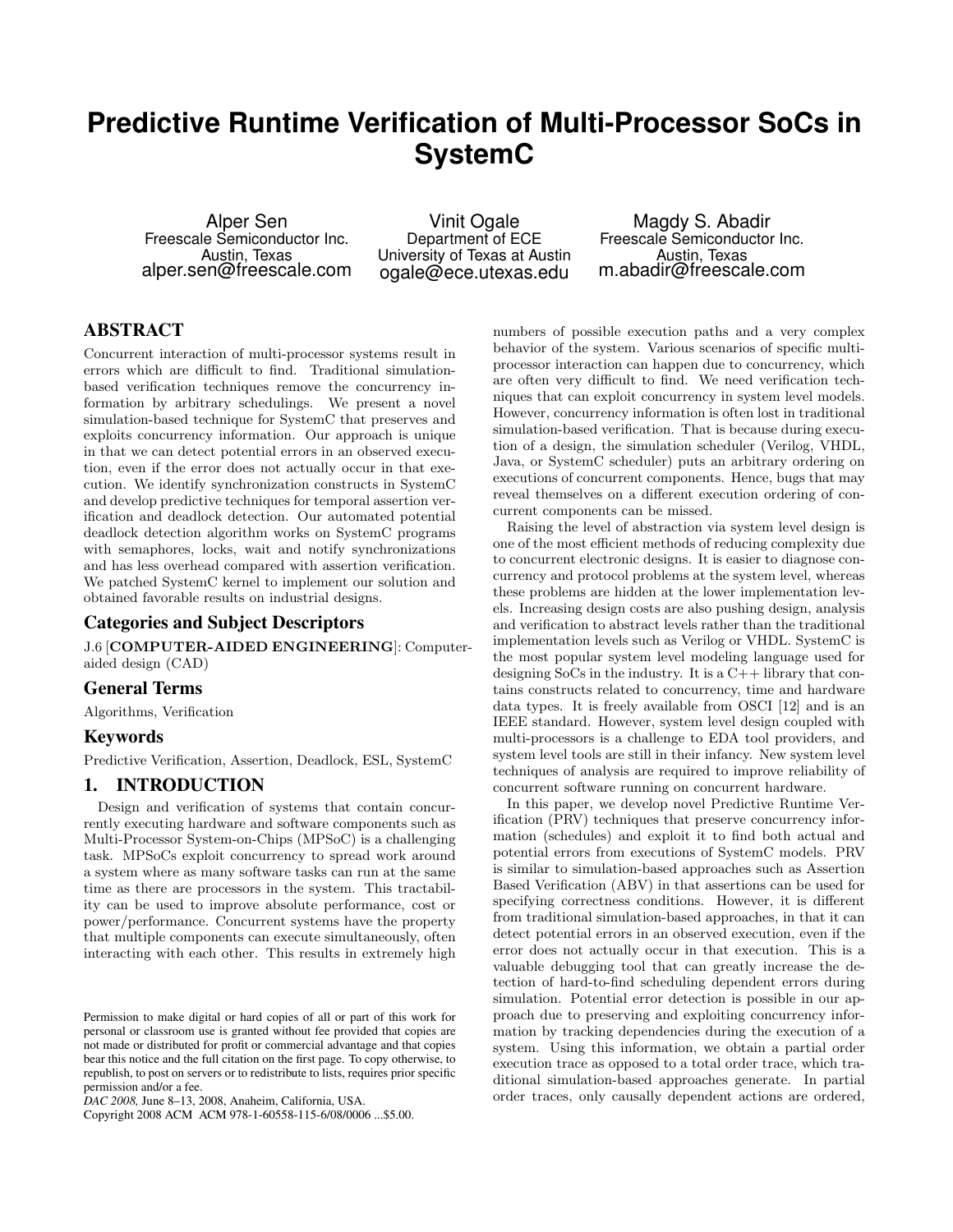```
1 SCMODULE(M1) {
2 bool cs1, cs2;4 SCCTOR(M1) {
5 SCTHREAD(T1);
6 ;
7 \text{ cs1} = \text{true}:
s cs2 = false;
<sup>9</sup>
10 void T1() {
11 cs1 = false;
12 \quad \}13 void T2() {
\begin{array}{cc} 14 & \cos 2 = \mathbf{true} \\ 15 & \end{array}15 }
16 \; \};
                                    Assertion:
                                    cs1 = true and cs2 = true
                                    Trace 1 :
                                    (No violation)
                                   −−−−−−−−−−−−
                                    T1: cs1 = false;T2: cs2 = true;Trace 2:
                                    (violation)
                                   −−−−−−−−−−−−
                                    T2: cs2 = true;T1: cs1 = false;Figure 1: A SystemC design and its execution traces
```
hence concurrent actions are not artificially ordered.

Concurrency related errors can also be introduced due to common synchronization mechanisms such as locks, semaphores, and condition variables. These errors result in deadlocks, which can also be masked by the simulator due to nondeterministic scheduling. Using dependency tracking mechanisms, we developed automatic deadlock detection techniques that have the ability to find potential violations of these synchronization mechanisms. In this case, the user does not need to specify the assertion, since it seems redundant to write an application specific deadlock detecting assertion for every design.

One of our major requirements for implementation is to obtain a scalable and fast solution that can be seamlessly integrated with current design flows. Techniques based on translating SystemC models to an internal formal model are not scalable to real complex designs. Furthermore, we did not want to modify the designer's code. Hence, we chose to modify SystemC simulation kernel and implemented our algorithms for predictive verification. Similar to other simulationbased verification methods, our technique works on executions and, not on programs, hence we do not analyze the effect of different inputs to the systems.

We performed experiments with industrial designs to validate effectiveness of our verification environment. We found errors on earlier tested systems. To the best of our knowledge, there is no known previous work on finding potential synchronization errors in SystemC.

- We summarize the contributions of this paper as follows:
- Predictive Runtime Verification for SystemC.
- SystemC kernel modifications to track dependency information.
- Automated predictive assertion verification framework.
- Automated predictive deadlock detection framework.
- Experimental results on industrial designs.
- A Motivating SystemC Example:

We now present a simple example to demonstrate concurrency related problems that are missed by traditional simulations. Figure 1 displays a SystemC module M1 with two threads T1 and T2 that control variables cs1 and cs2, respectively. In this example, threads are independent of each other, that is, not communicating. Initially, cs1 is true and cs2 is false. We are interested in checking an error condition, whether both cs1 and cs2 can be true at the same time. While simulating this SystemC design, the simulation scheduler can non-deterministically choose to execute T1 or T2 first. This is because both statements in lines 11 and



Figure 2: Partial order trace with vector clocks

14 are concurrent. If the scheduler chooses to execute T1 first, we obtain Trace 1, otherwise Trace 2. Note that the specification is not violated in Trace 1 but in Trace 2. If we had only observed Trace 1, we would have missed the error in the design. Our technique can generate equivalent execution Trace 2 from Trace 1 without re-executing the design and find the potential error.

So, how do we preserve concurrency information and obtain equivalent executions without re-executing the design? For this, we employ a technique commonly used in distributed computing called vector clocks, which we explain next.

### 2. VECTOR CLOCKS

Instead of using an actual time stamp in the simulation, we use a vector of logical time stamps to track the concurrency information or the dependencies amongst the actions in a trace. A partial order relation known as Lamport's happened-before relation [9] has been used for modeling concurrency information in distributed computing. We assume that execution of a process (thread or method) can generate either an internal action, send action or a receive action. Lamport's happened-before relation is defined as the smallest transitive relation satisfying the following properties: (a) if actions e and f are generated by the same process, and e occurred before f in real time then e happened-before  $f$ , and (b) if actions  $e$  and  $f$  correspond to the send and receive, respectively, of a message then e happened-before f. We use vector clocks [4, 10] to represent the partial order relation (the happened-before relation). A vector clock assigns timestamps to actions such that the partial order relation between actions can be determined by using the timestamps. For example, given an n process program, for every process  $j$ , we assign a vector clock of size  $n$ , denoted by  $v_i$ . Initially,  $v_j[i] = 0$ , for  $i \neq j$ , and  $v_j[j] = 1$ . A process increments its own component of the vector clock after each action. It also includes a copy of its vector clock in every outgoing message. On receiving a message, it updates its vector clock by taking a component wise maximum with the vector clock included in the message. A sample execution of the vector clock algorithm is given in Figure 2, where the tuples in brackets represent the vector clocks. In the example, action s happened-before t since  $[1, 0, 0] < [2, 1, 3]$ , where  $v_i < v_j$  if all elements of  $v_i$  are less than or equal to the corresponding elements of  $v_j$  and at least one element of  $v_i$  is strictly less than the corresponding element of  $v_i$ . Whereas  $u$  is concurrent with  $t$  since their vector clocks are not comparable.

#### 3. SYSTEMC SIMULATION SCHEDULER

SystemC has the concept of processes (described in the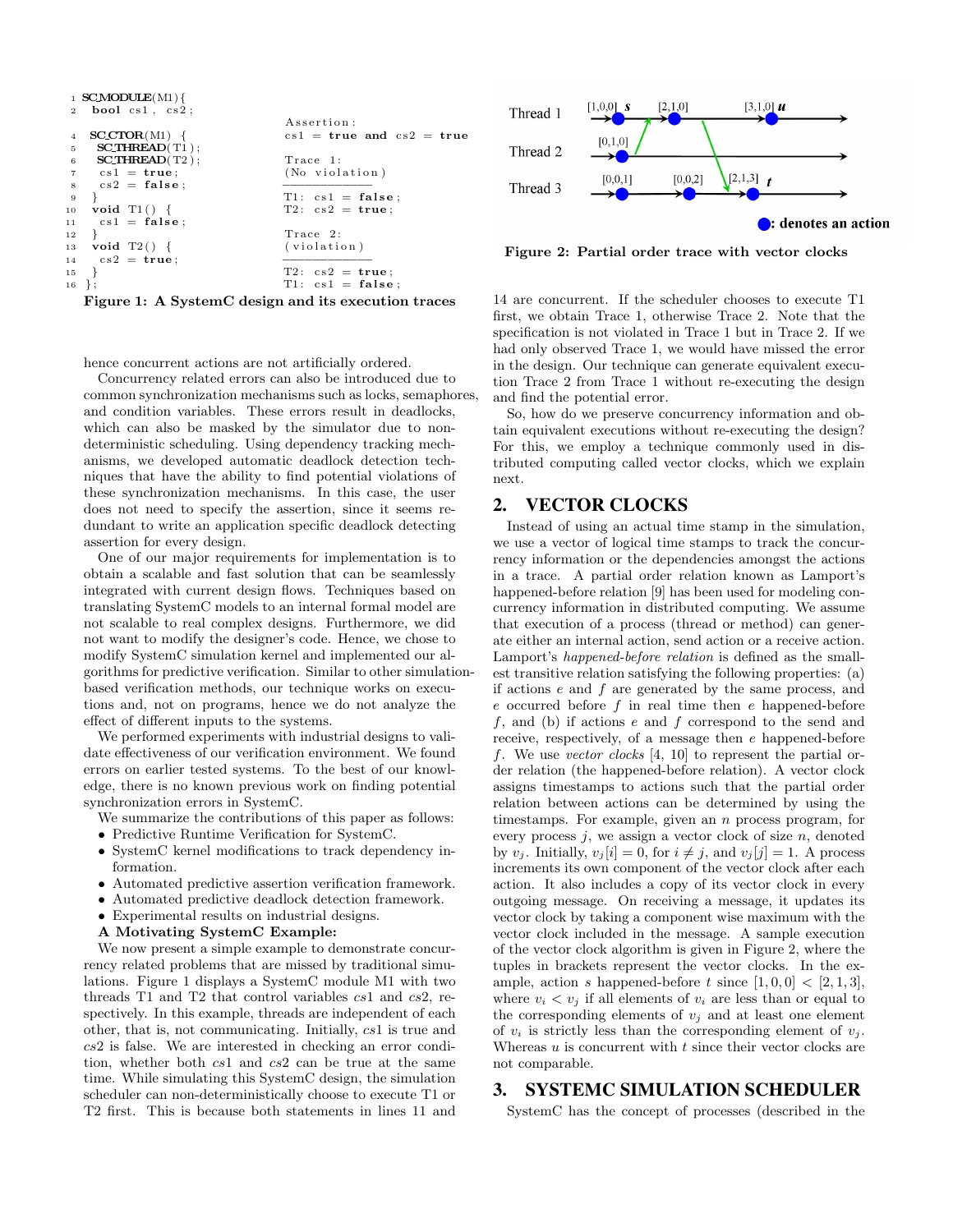sc\_process class) to model the concurrent activities of a system. Processes can be combined into modules to create hierarchies. Process registration and module interconnection happen during the elaboration phase (during the execution of the constructor for the SC MODULE class). Processes access external channel interface through the ports of a module. Processes run concurrently, but code inside a process is sequential. There are two types of processes, method process  $(sc_{\text{m}}/s_{\text{m}})$ , thread process (sc<sub>thread process</sub>).

The SystemC scheduler controls the timing and order of process execution, handles event notifications and manages updates to channels. It is an event-based simulator similar to VHDL. SystemC processes are non-preemptive. Hence, a process has to voluntarily yield control for another process to be executed. Threads are run exactly once by the kernel and typically have a loop that keeps the thread alive for the duration required. The program-flow control remains with the thread till it explicitly yields. The thread then stays in a wait state until some event triggers it, and it resumes execution from the next statement after wait. A method executes atomically and cannot yield to another process. The simulator regains control after the entire method has been executed.

The SystemC scheduler supports delta-cycles. A deltacycle consists of the execution of evaluate and update phases. This is generally used to model primitive channels that cannot change instantaneously, such as  $sc\_signal$ , similar to registers in HDL. Once started the scheduler continues until either there are no more events, a process explicitly stops it, or an exception condition occurs (implemented in the sc\_simcontext class). The following displays the steps of the simulation scheduler in more detail.

- 1. Initialization: Execute all processes in an unspecified order.
- 2. Evaluate: Select a ready-to-run process and resume its execution. This may result in more processes ready for execution in this same phase due to immediate notification.
- 3. Repeat 2 until no more processes are ready-to-run.
- 4. Update: Execute all pending update requests due to calls made in Step 2.
- 5. If Steps 2 or 4 resulted in delta event notifications, go back to Step 2.
- 6. If there are no more events, simulation is finished for current time.
- 7. Advance to next simulation time that has pending events. If none, exit simulation.
- 8. Go back to Step 2.

## 4. SYNCHRONIZATION IN SYSTEMC

Processes are triggered and synchronized with respect to sensitivity on events. An event keeps the list of processes that are sensitive to it and informs the scheduler which processes to trigger. Concretely, an event is used to represent a condition that may occur during the simulation. A SystemC event is the occurrence of an *sc*\_event notification and happens at a single point in time. An event has no duration or value. There are two types of sensitivity. Static sensitivity is defined before simulation starts such as sensitivity to a clock signal, and dynamic sensitivity is defined after simulation starts and can be altered during simulation. Events are controlled via wait, next\_trigger and notify functions of the *sc\_event* class.

A wait function changes dynamic sensitivity of a thread process and suspends its execution. For example,  $wait(0)$ delays the process by one delta cycle, whereas process waits on event e with  $wait(e)$ . Similarly, a next trigger function changes dynamic sensitivity of a method process. However, this function returns immediately rather than suspending execution.

Events occur explicitly by using the *notify* function and the scheduler resumes execution of a thread or method process by executing the *trigger* function. For example,  $e.notify()$ is called an immediate notification since processes sensitive to event e will run in the current evaluation phase or delta cycle.

Similar to events; channels, interfaces, and ports are used for process synchronization and also for communication refinement. These constructs are the core of Transaction Level Model (TLM) based methodology and are defined as follows. A channel implements interfaces. Channels hold and transmit data. An interface is a declaration of the available functions for accessing a given channel and describes the set or subset of operations that the channel provides. A port is bound to a channel through an interface and it is an agent that forwards function calls up to the channel on behalf of the calling module. Channel functions read and write generate synchronization between processes. In fact, channels instantiate *sc\_event* objects to synchronise concurrent processes.

Synchronization is also established through instantiating sc\_semaphore and sc\_mutex objects, which provide wait, trywait, post and lock, trylock, unlock functions, respectively. These functions also call low level wait and notify functions from sc\_event class.

In summary, synchronization happens through functions notify, wait, next\_trigger, trigger on events, read, write on channels, wait, trywait, post on semaphores, and lock, trylock, unlock on locks. Also, note that communication between processes is established by explicit synchronization constructs rather than shared variables in TLM methodology. However, it is possible to handle shared variables using dynamic vector clocks [14].

## 5. SYSTEMC KERNEL MODIFICATIONS

We added a new class  $stv\_vector\_clock$  to implement vector clocks. Every send and receive is considered to be an action. By default, every delta-cycle is registered as an internal action. Note that a single delta-cycle can consist of multiple concurrent actions. During the elaboration phase of the simulation, the processes are registered, the total number of processes in the system is determined, and the appropriately sized vector clocks are instantiated. Every process in the design has the extra data member consisting of the vector clock.

```
class sctv_vector_clock {
  . . .
 void receive_message_action
            (const \; set v\_vector\_clock \& ve)for (int i= 0; i< vc\_size; i+=1){
          if (clock[i] < vc. clock[i]){
                \text{clock}[\mathbf{i}] = \text{vc}.\text{clock}[\mathbf{i}];}
    }
    \text{clock} [my_id] +=1; write_to_trace ();
 }
 \mathbf{void}\ \ \mathbf{send\_message\_action}\ (\mathbf{)}\text{clock} \left[ \text{my_id} \right] +=1; write_to_trace ();
 }
```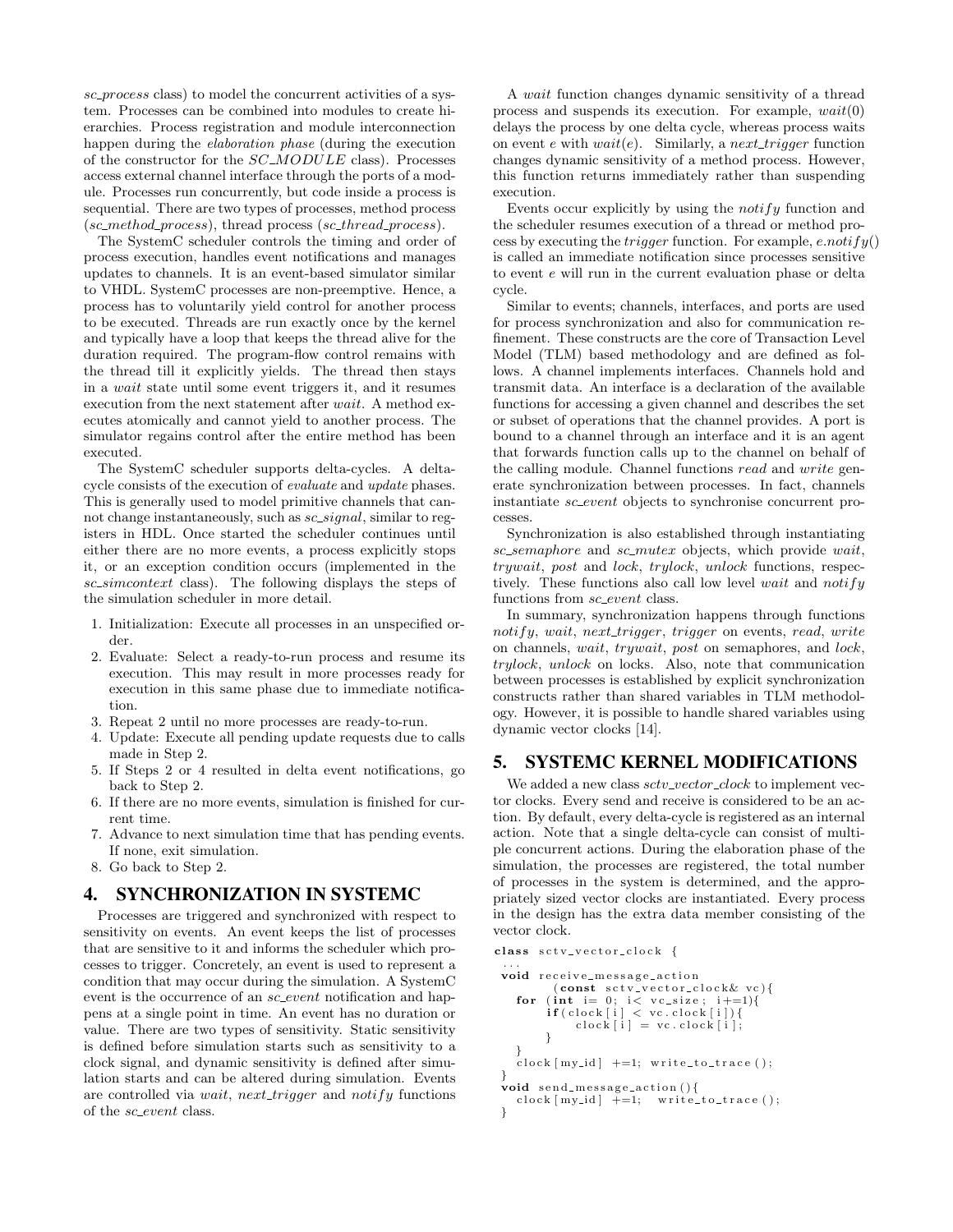```
void internal_action(){
   clock [my_id] +=1; write_to_trace();}<br>void copyFrom(const sctv_vector_clock&vc){
  for (int i =0 ; i <vc_size ; i +=1){
    clock[i] = vector\_clock[clock[i];}
}
\};
```
As we discussed above, the communication framework in SystemC is based around events. SystemC events are stateless and extremely lightweight. A trigger event (resulting after a wait) or a channel read corresponds to a receive action in the partial order trace. Similarly, a notify event or a channel write (which later invokes notify) corresponds to a send action in the trace. It is convenient to have the sender information when a message is received. Hence, we add the sender id to every event. For a trigger event, the sender id is checked. If the sender id is invalid, we conclude that the event is an internal action. e.g. a timed wait event. Since an event corresponds to an action in our partial order trace model, as per the vector clock algorithm, the vector clock of the sending process is stored with the event. Note that, for channel writes, the events are initialized after the current process has finished executing. Hence we store the required information in the sc\_prim\_channel class. This works for the primitive channels as well as any user defined channels.

```
void sc_events::notify() { ...// handle = sender process
     sender = handle-\gt{proc_id};// set this events vector clockvector_clock.copyFrom (handle->vector_clock);
     // increment senders vector clock
     hand le ->vector_clock.send_message_action();
     // trigger processes sensitive to this eventtrigger();
}
```
The dependencies are dynamically generated as the program is executed. We next show a code snippet that displays modifications in the *trigger* function in the *sc\_event* class that corresponds to a receive action. We treat AND and OR event lists separately. In particular, we receive the vector clock for each notifying process in AND case, whereas the first notifying process's vector clock suffices in the OR case.

```
void sc_event :: trigger () {
. . .
  trigger the dynamic sensitive threads
if ((size = m_{\text{threads\_dynamic}} \text{ size } () ) := 0 ) {
  \mathbf{int} i = size - 1;
   // for each sensitive threaddo {
     // check whether the thread is eligible to run<br>// considering sensitivity to AND, OR event lists
     \sqrt{2} make each eligible thread runnable
     . . .
     if (sender >=0) {// receive action
       \text{int} receiverId = thread_h->proc_id;
          receive vector clock of process
       thread_h->vector_clock.receive_message_action(
            thread_h \rightarrow received_vector_clocks [i]);
       else { //internal action\text{int} receiverId = thread_h->proc_id;
         thread_h \rightarrowvector_clock.internal_action();
     }
  } while ( -- i >= 0 );
}
  . . .
}
```
We also modified the kernel in order to trace relevant variables for the assertion in question. The tracing syntax for variables in partial order traces is very similar to the  $sc\_trace$ syntax. After the user specifies an assertion, relevant variables are automatically extracted and traced. This is done such that designer's code is unmodified. Anytime a synchronization event or a relevant variable change occurs, variable values along with the corresponding vector clocks are written to the trace file.

### 6. PREDICTIVE ASSERTION VERIFICATION

Given a SystemC design and an assertion, our automated assertion verification flow consists of the following steps:

- 1. The assertion is read, and the relevant variables of interest are determined.
- 2. Automatically add tracing for relevant variables.
- 3. The design is compiled and executed with the modified kernel, generating a trace.
- 4. The resulting partial order trace and the assertion are passed to the verifier tool, which determines whether the assertion is satisfied or not.

Figure 3 demonstrates an example where we are interested in checking whether eventually  $cs1$  and  $cs2$  are true at the same time. (Steps 1 and 2) The relevant variables of this assertion are cs1 from thread 1 and cs2 from thread 2. Our framework automatically adds tracing for these relevant variables to the design as explained above. (Step 3) When this design is compiled and executed with our modified kernel, a trace that contains internal, send and receive actions from every thread together with the values of relevant variables and vector clocks for every action is generated. Trace 1 corresponds to this generated trace. Note that for efficiency reasons we do not generate actions in the traces for the wait function. We can obtain The partial order trace shown in the figure from Trace 1 using the vector clock information in Trace 1. (Step 4) Then we can check the satisfaction of this conjunctive assertion on the partial order trace as follows. Starting from the initial state of the partial order trace, that is,  $(T1:[1,0], T2:[0,1])$ , we move right (toward the end of the trace) one action at a time while generating a consistent global state and checking whether the assertion  $cs1 \wedge cs2$  is satisfied or not on that global state. A *consis*tent global state of a partial order trace is given by the set of actions that have been executed last on all threads such that causality is respected. For example,  $(T1:[1,0], T2:[2,2])$ is not a consistent global state since it depicts a situation where a message has been received by T2 but it has not been sent by T1 yet. Since initially the assertion is not satisfied, that is, cs1 is true and cs2 is false, we move right on T2 in order to make cs2 true, but we cannot because the resulting global state  $(T1:[1,0], T2:[2,2])$  would be inconsistent. Therefore, we move right on T1, generating consistent global state  $(T1: [2,0], T2:[0,1])$ . We continue this procedure until the assertion is satisfied or we reach the end of the trace. In this example, the assertion is satisfied at consistent global state (T1:[2,0], T2:[2,3]) since  $cs1 \wedge cs2$  is true. However, note that the assertion is not satisfied in the total order Trace 1, which was what the user observed. Indeed, this error could have been found only if the user had observed another total order Trace 2. Hence, our framework is able to find potential errors from successful total order traces (Trace 1). Note that, once the partial order trace is obtained, the design is never re-executed in order to find other possible traces (Trace 2), rather our algorithms work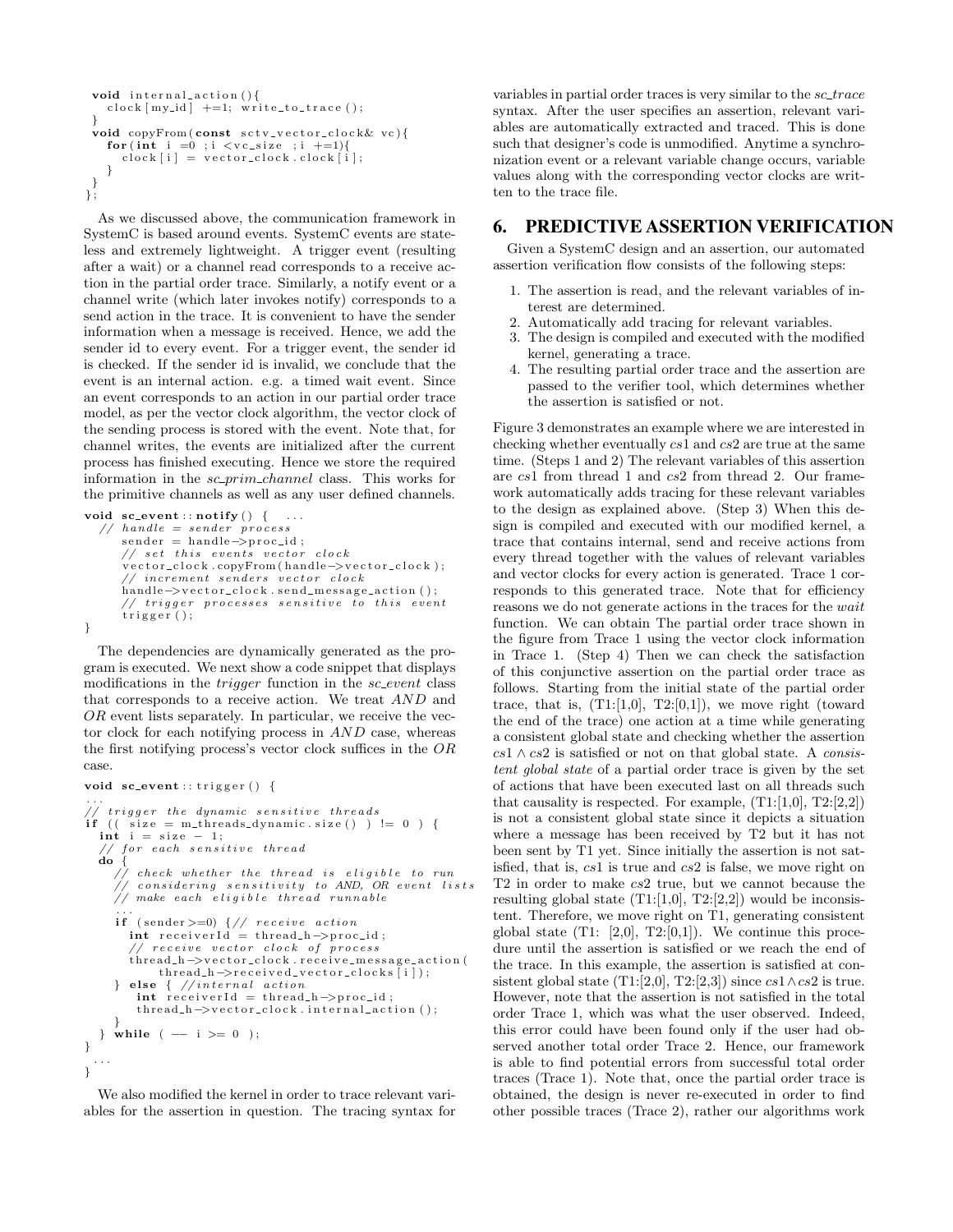

Figure 3: A SystemC design, its total order and partial order execution traces

on the partial order trace itself. Efficient temporal assertion verification algorithms for partial order traces used in the verifier tool can be found in our earlier work [13].

#### 7. PREDICTIVE DEADLOCK DETECTION

The verification methodology described so far relies on user defined assertions. This is a powerful way to detect bugs and can easily accommodate most types of assertions. However, deadlocks are almost always undesirable in any system. Hence, it seems inefficient to write an application specific deadlock detecting assertion for every design. We say that a deadlock occurs in a system if two or more components are each waiting for the other to complete before proceeding.

Automatic deadlock detection is very useful in a verification flow. However, due to the inherent concurrency in the system, a deadlock that may not occur in one execution (and hence is undetectable by existing techniques) may occur in another execution. This effect is especially pronounced when the processes operate independently of each other, for example, in a multi-processor system, where each processor is frequency throttled independently of the other. We call such deadlocks *potential deadlocks*.

We say that a notification is missed if the corresponding process is not in waiting state at the time of notification. Trace 3 in Figure 3 demonstrates a case where T2 freezes due to missing the notification sent by T1. Potential deadlocks can occur when it is possible to miss a sent notification by freezing the receiving process. We call this a potential missed notification. In this case, the notification is not necessarily missed in the actual observed Trace 1. If there exists a potential missed notification, then we could always have an execution where the receiving process never makes any further progress. Hence the processes that depend on the original receiver also stop making progress. We start generating a dependency graph for every missed notification and if there exists a loop, then the algorithm signals a potential deadlock. Note that, in the case of timed event waits,we generate a separate process to send the notification. Also, for ORed waits, we use the static information to determine the list of notifiers. Figure 4 displays a trace with three threads, where the notification from the first thread T1 is potentially missed by T2, hence the dotted arrow in the figure. Then, both T2 and T3 stop making progress, and since T1 depends on T3, we obtain a cycle, hence a potential deadlock although the observed execution was deadlock free.



Figure 4: Automatic Potential Deadlock Detection

We can find actual deadlocks using a simpler algorithm as in [2] by building a dependency graph of wait/notify dependencies, where edges are added when waiting and are removed when notified. We then check for cycles in the dependency graph.

## 8. EXPERIMENTAL RESULTS

We performed experiments with two industrial SystemC frameworks where we could turn on or off our modifications.

The first framework is a modeling library based on SystemC used for architectural exploration, RTL development, constrained random verification, and early software development. It includes a complete set of BFM and monitor components for several bus protocols including proprietary TLM compliant bus protocols. Also, included is a new testbench environment built on the existing hardware modeling library, that includes controllers through which all interaction with the device under verification takes place. Some of the controllers are data stimulus, clock, signal, bus, fifo, and memory. The framework consists of around 40,000 lines of SystemC code. The experiments were executed with up to 12 threads. We used 21 testbenches that were used during original validation and found potential deadlocks in 4 cases. These errors were due to the synchronization between SystemC TLM library and SystemC models. The average slowdown on simulation using our kernel with potential deadlock detection versus the unmodified kernel was 7%.

The second framework is an SOC with DSP cores, cryptographic accelerators, and crossbar. The code base was 100,000 lines of SystemC code. There were 57 threads maximum during the experiments. We used 6 testbenches that were used during original validation of the design. We detected 13 missed notifications but did not find any potential deadlocks. We also manually inserted errors and checked several temporal assertions. We caught these errors by our